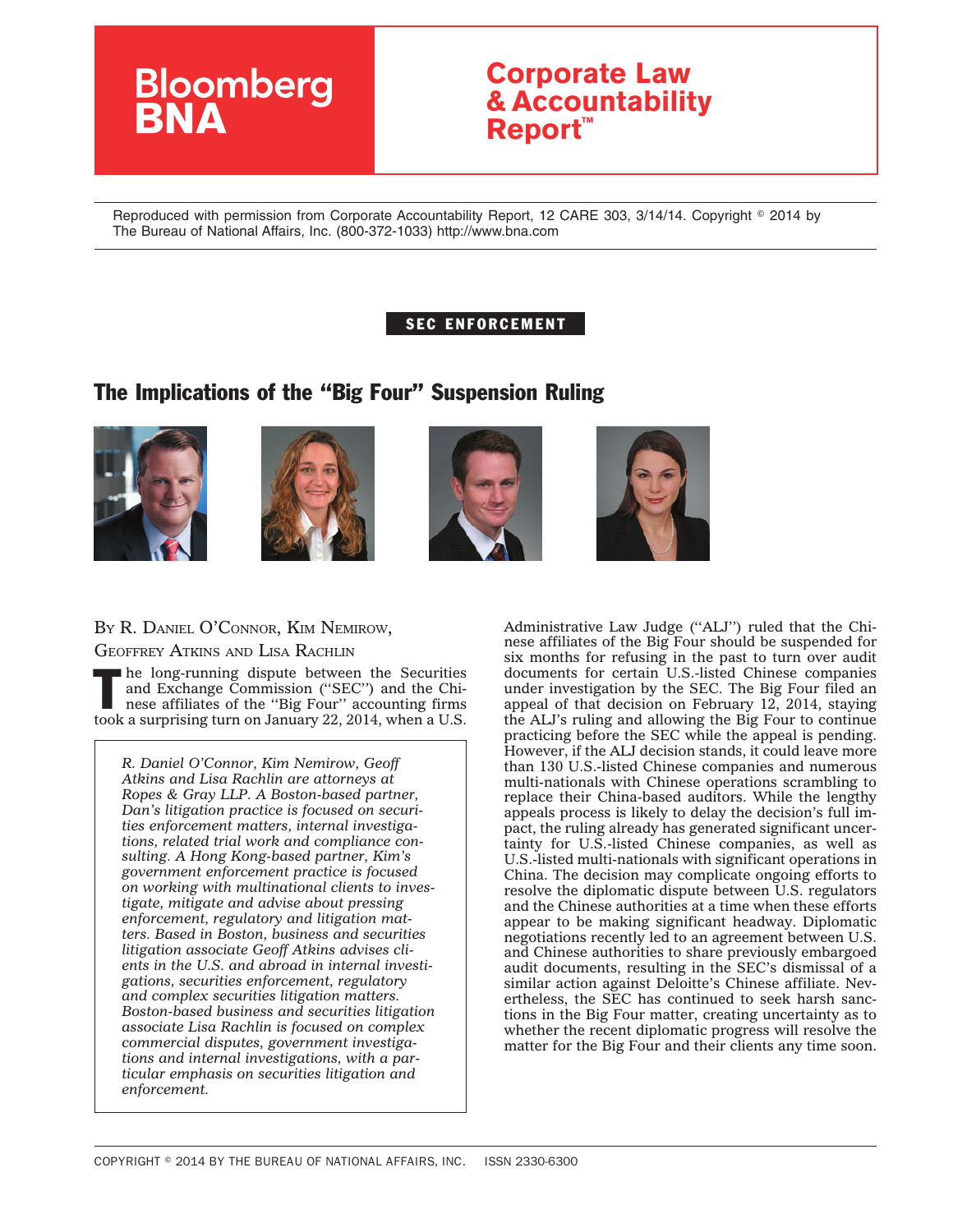#### The Prelude to the ''Big Four'' Suspension

Recent years have seen a marked increase in the number of China-based companies traded on U.S. stock exchanges. These U.S.-listed Chinese companies, as well as U.S. companies with substantial Chinese operations, have encountered questions about their accounting and disclosure practices from U.S. regulators.

In investigating potential fraud involving Chinabased companies, the SEC has relied heavily on Section 106 of the Sarbanes-Oxley Act of 2002 (''Sarbanes-Oxley''), which requires foreign affiliates of U.S. accounting firms to produce their audit work papers to the Public Company Accounting Oversight Board (the ''PCAOB'') and SEC in connection with any investigation with respect to that audit report. This provision was strengthened with the passage of the Dodd-Frank Wall Street Reform and Consumer Protection Act (''Dodd-Frank''), Section 929J, which requires any accounting firm that relies on the work of a foreign affiliate in issuing an audit to produce the foreign firm's audit work papers upon request, and to secure the foreign firm's agreement that it will cooperate as a condition of such reliance.

Against this backdrop, China-based affiliates of the Big Four accounting firms—Ernst & Young, Deloitte, KPMG and PricewaterhouseCoopers—were asked to provide audit papers to U.S. regulators after a series of accounting scandals involving U.S.-listed Chinese companies in 2011. The Big Fours' affiliates refused to comply with the SEC's Section 106 requests, arguing that they were not at liberty to produce the documents because doing so could violate China's Law on Guarding State Secrets, thus risking severe criminal sanctions, including jail time, for their employees. In December 2012, the SEC initiated a proceeding charging the Chinese affiliates of the Big Four, and a former affiliate of BDO International, Ltd.—now Dahua CPA—with violating the Securities Exchange Act and Section 106 of Sarbanes-Oxley, as amended, by refusing to produce the audit documents and work papers in violation of their legal obligations as foreign public accounting firms.

The action was not the first of its kind. In September 2011, the SEC brought an action in district court seeking to enforce a subpoena against Deloitte's Chinese affiliate demanding audit documents related to the SEC's investigation of one of its former China-based clients. In July 2012, however, the SEC sought—and the court later granted—a six month stay in the proceedings so that the SEC could continue negotiations with Chinese regulators regarding cross-border enforcement cooperation and sharing the requested audit documents. The SEC engaged in discussions with its Chinese counterpart, the China Securities Regulatory Commission (the ''CSRC''), in the hopes of reaching a resolution. However, on the same day that the SEC brought charges against the Big Four in December 2012, it also filed a motion to lift the stay in the Deloitte proceedings, citing stalled negotiations.

With the December 2012 proceeding pending against the Big Four, United States and Chinese regulators continued periodic negotiations throughout 2013 with the aim of reaching an agreement to allow for the production of China-based audit papers to U.S. authorities. In May 2013, the PCAOB announced it had reached a

Memorandum of Understanding (''MOU'') with the CSRC and Ministry of Finance of China that was intended to make it easier for regulators from both countries to gain access to audit information when investigating potential accounting and securities fraud.

In July 2013, the negotiations appeared to make further headway when the CSRC announced at the 2013 annual U.S.-China Strategic and Economic Dialogue that it would begin providing audit work papers to the SEC and the PCAOB. This development seemed to bear fruit in December 2013 when auditors disclosed in legal filings that Chinese authorities had provided certain audit documents to U.S. regulators and that additional documents would be forthcoming. Although some documents requested from the Big Four began flowing to U.S. regulators as a result—a fact noted by the ALJ's January 22 order—not all of the audit documents requested were turned over.

In light of this progress, the Big Four sought to have the December 2012 administrative action dismissed, but the SEC continued to press for substantial sanctions. Of particular note is the fact that the SEC sought not only a temporary sanction or monetary penalties against the Big Four, but permanent suspension of the Big Four's affiliates in China. The SEC's aggressiveness in this regard surprised many observers who worried that a permanent Big Four suspension could have severe negative consequences for U.S. investors.

#### The ''Big Four'' Suspension Ruling

In spite of the diplomatic headway, on January 22, 2014, U.S. ALJ Cameron Elliot held that the Big Four auditors violated Section 106 of Sarbanes-Oxley by willfully refusing to provide the requested audit work papers to the SEC. Contrary to the predictions of many legal analysts, Judge Elliot—a former federal Judge Elliot—a former prosecutor—sanctioned the Chinese affiliates of the Big Four by suspending them for six months. In a stronglyworded 112 page opinion, which followed weeks of evidentiary hearings, Judge Elliot evinced little sympathy for the auditors' assertion that producing the documents would violate Chinese law and expose their employees to jail time. It is interesting to note that based on the facts relayed in the opinion, the affiliates wanted to produce documents and in some instances provided the documents to the Chinese regulators. The affiliates, however, were specifically ordered by the CSRC that any productions to U.S. authorities would violate Chinese law and that no documents should be produced. The ALJ ignored the difficult situation in which the firms found themselves, noting that ''to the extent [the Big Four] find themselves between a rock and a hard place, it is because they wanted to be there.'' Judge Elliot focused instead on the Big Four's ''flouting of the Commission's regulatory authority,'' in spite of uncontroverted testimony by representatives from each of the Big Four that they were more than willing to comply with the SEC's document requests.

In light of the evidence of their rebuffed attempts to comply with the Section 106 requests, the Big Four argued that the SEC had failed to demonstrate the requisite ''willful refusal to comply'' with Section 106 of Sarbanes-Oxley because their actions did not demonstrate bad faith or bad intent, but rather evidenced concern for their Chinese employees and compliance with Chinese law. However, under Judge Elliot's strict inter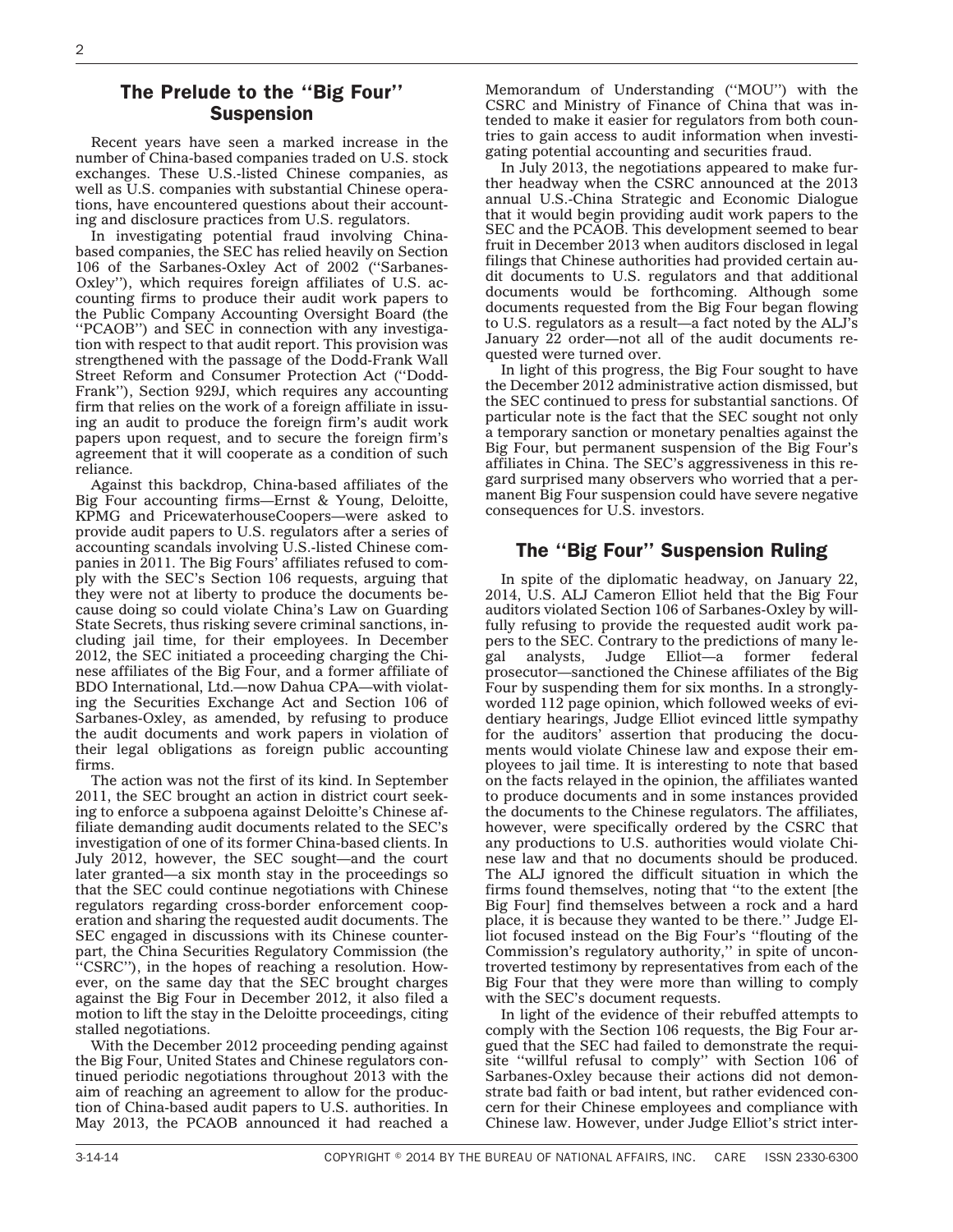pretation of the statutory language, the Big Four's motive for non-compliance was irrelevant to the question of liability. That question, Judge Elliot explained, was a simple one, ''so long as [the Big Four] knew of the request and made a choice not to comply with it.''

In deciding the level of sanction to impose, Judge Elliot relied on what he viewed as a lack of good faith, explaining that the Big Four ''[knew] that if called upon to cooperate in a Commission investigation into their business, they must necessarily fail... Such behavior does not demonstrate good faith, indeed, quite the opposite—it demonstrates gall.'' However, Judge Elliot declined to grant the SEC's requested permanent suspension, deciding that the SEC had failed to produce evidence of scienter. Ultimately, Judge Elliot reprimanded and suspended the Big Four from practicing before the SEC or preparing documents filed with the SEC for a period of six months. Judge Elliot also reprimanded Dahua CPA, but did not suspend the firm, explaining that the firm already had withdrawn from its China-based issuers as clients.

#### The Implications of the ''Big Four'' Ruling for U.S. Investors

Industry analysts have expressed concern that the Big Four suspension could create substantial challenges for non-parties to the proceeding who rely on the Big Four's services in China. However, Judge Elliot responded skeptically to that argument, countering that ''it does not follow that smaller firms would not be 'adequate' as auditor.'' It is worth noting, however, that the SEC has taken an aggressive posture recently in charging several small U.S.-based auditors of Chinese companies for failing to comply with U.S. auditing standards and exercise appropriate professional care, including Patrizio & Zhao, which the SEC proposed as a potential substitute for the Big Four.

Despite the attention Judge Elliot's decision has garnered, the ruling is unlikely to have an immediate impact. On February 12, 2014, the Big Four appealed Judge Elliot's ruling, which is stayed pending resolution of the appeal. In their appeal, the Big Four argue that the potential effects of the suspension—which could leave dozens of U.S.-traded Chinese companies without an auditor—are so sweeping and damaging that the Commission itself should weigh in on the matter. The Commission could uphold, overturn or modify the ruling, or send it back for further proceedings, a decision complicated by the fact that the Commission itself approved the enforcement action. A decision by the SEC could be months away or longer, however, and any SEC decision could be appealed to the U.S. Court of Appeals in Washington. The SEC's enforcement division also asked the Commission to review the ruling, arguing that harsher penalties are warranted. Sticking to its guns, the enforcement division claimed the SEC should consider whether the firms should be suspended for a longer period, or even permanently barred. Dahua CPA also joined the Big Four's appeal.

Judge Elliot's ruling therefore will not directly impede the 2013 annual reporting of U.S.-listed Chinese stocks. Nevertheless, the decision sparked a sell-off in shares of many premier U.S.-listed Chinese companies. Whether the decision will impact the recent surge in U.S. initial public offerings by Chinese companies—in

2013, Chinese companies flocked to the U.S. public securities markets in the greatest numbers since 2010 remains to be seen.

#### Continued Diplomatic Progress

Further diplomatic negotiations between U.S. and Chinese regulators may be forthcoming to address any remaining policy differences and ultimately resolve the dispute. The public version of Judge Elliot's opinion included significant redactions because, according to Judge Elliot, ''some passages of this initial decision discuss the [SEC], the CSRC, and their interaction more candidly than is customary in diplomatic circles.''

Recent Chinese-language press has also reported continuing discussions between the CSRC and the SEC in the wake of the suspension ruling. In fact, the CSRC has been sharply critical of Judge Elliot's ruling, announcing that the six-month suspension ''disregards China's efforts and progress made in providing audit documents and pushing China-U.S. cross-border lawenforcement cooperation ahead.''

Curiously, and in stark contrast to the SEC's continuing advocacy for harsher sanctions again the Big Four, recent diplomatic progress has prompted a more lenient approach by the SEC with respect to the subpoena enforcement action against Deloitte's Chinese affiliate in September 2011. On January 27, 2014, less than a week after Judge Elliot's ruling, the SEC agreed to dismiss the action, citing Deloitte's cooperation with the CSRC, who in turn provided a ''substantial volume of documents'' to the SEC. While the dismissal does not directly impact the Big Four case, the announcement portends a desire on the Commission's part to ultimately resolve the matter through diplomatic means.

Furthermore, on February 5, 2014, the PCAOB announced that it was close to reaching an agreement with Chinese authorities permitting it to inspect the audit work of PCAOB-registered firms based in China. PCAOB chairman Jim Doty acknowledged that draft agreements were being exchanged and that the parties had yet to finalize a protocol for inspecting the documents. However, in a possible nod to Judge Elliot's ruling, Doty noted the need to resolve the conflict soon, emphasizing that ''[t]his is the end of the line.'' The U.S. Chamber of Commerce also has thrown its weight behind a diplomatic resolution, recently announcing plans to lobby U.S. officials to reach a diplomatic deal with China.

#### Planning for the Worst

Pending any diplomatic resolution, more than 130 U.S.-listed Chinese companies and numerous multinationals with Chinese operations will be forced to replace their China-based auditors or risk de-listing from U.S. exchanges, should the ruling ever take effect. The large U.S.-listed Chinese companies will face particular challenges, as—leaving aside concerns regarding the audit quality—smaller audit firms may not employ sufficient personnel to manage their audits.

Instead, some companies that use the Big Four's Chinese affiliates are making contingency plans to bridge the potential six month gap by reportedly temporarily turning to the non-sanctioned Hong Kong or Singapore affiliates of the Big Four. These affiliates themselves have not been immune to scrutiny—in August 2012,